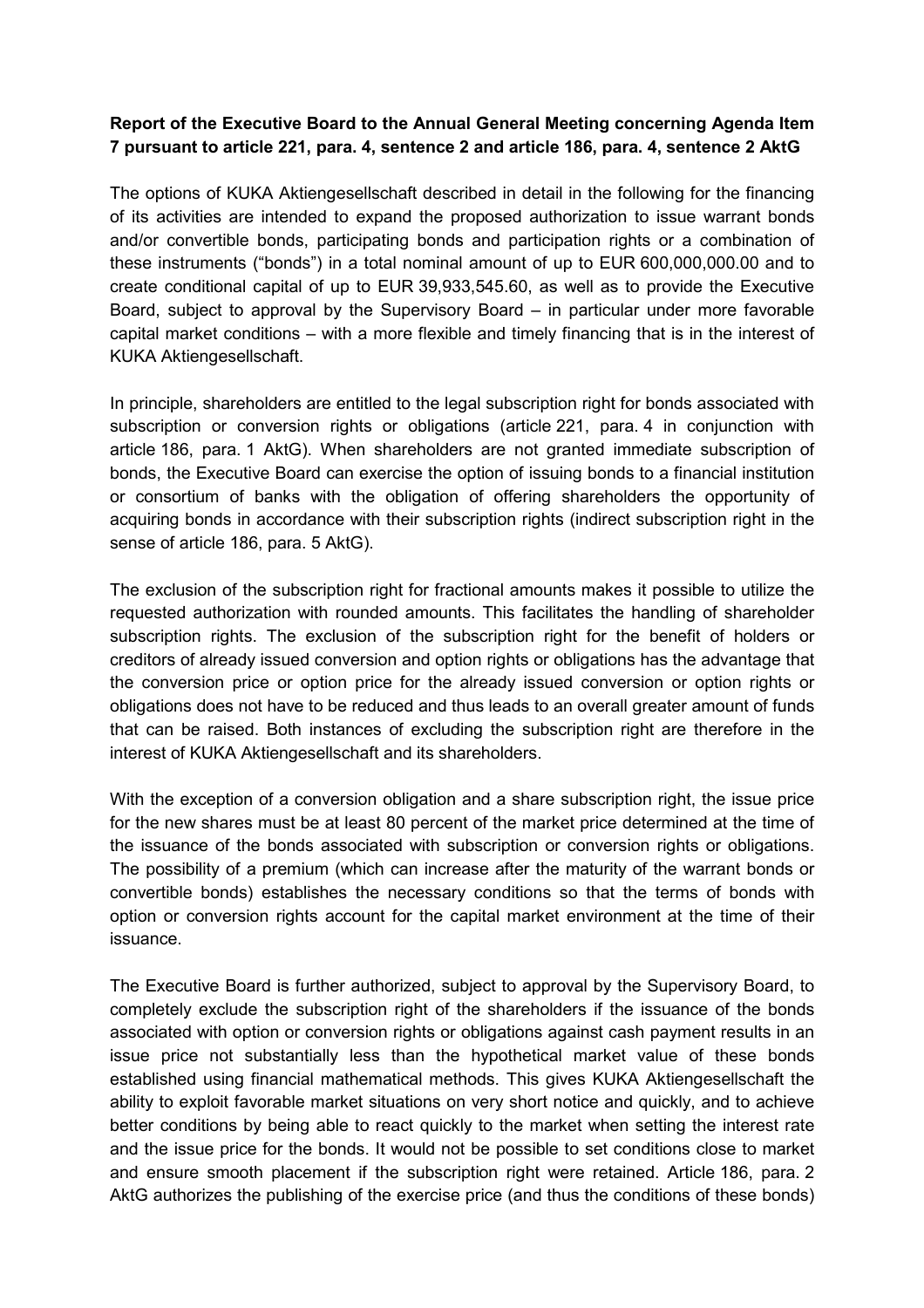by the third to last day of the subscription period. However, in light of the frequent volatility on the stock markets, market risk can also exist for more than a few days leading to "haircuts" during the setting of the bond conditions, which are then no longer close to the market. The existence of a subscription right also endangers the successful placement with third parties, i.e. increases the related expenditures due to the uncertainty of its exercise (subscription behavior). Finally, due to the length of the subscription period, KUKA Aktiengesellschaft cannot respond quickly to favorable or unfavorable market conditions when granting a subscription right, but rather is subject to deteriorating share prices during the subscription period, which can lead to a less favorable procurement of equity for KUKA Aktiengesellschaft.

In this event of a complete exclusion of the subscription right, the provision in article 186, para. 3, sentence 4 AktG applies accordingly pursuant to article 221, para. 4, sentence 2 AktG. The limit regulated therein for excluding the subscription right of 10 percent of the share capital must be complied with in the content of the resolution. In this case, when the authorization to exclude the subscription right pursuant to article 186, para. 3, sentence 4 AktG takes effect, the maximum volume of authorized capital made available for securing the option or conversion rights or obligations shall not exceed 10 percent of the existing share capital. A corresponding requirement in the resolution on the authorization also ensures that the 10 percent limit is not exceeded in the event of a reduction of capital because the authorization for excluding the subscription right expressly may not exceed 10 percent of the share capital, neither at the time the authorization takes effect nor, if this value is less, at the time of exercise of the existing authorization. Applied here are the treasury shares sold subject to the exclusion of the subscription right pursuant to article 186, para. 3, sentence 4 AktG and those shares issued from authorized capital under exclusion of the subscription right pursuant to article 186, para. 3, sentence 4 AktG, if the sale or issuance takes place during the period of this authorization until the subscription right free issuance according to article 186, para. 3, sentence 4 AktG of the bonds with option and/or conversion rights or obligations. This correspondingly reduces this amount. Article 186, para. 3, sentence 4 AktG also stipulates that the issue price may not be substantially less than the market price. This is intended to ensure that no material economic dilution of the value of the shares occurs. Whether such a dilutive effect occurs when issuing bonds with option or conversion rights or obligations under exclusion of the subscription right can be determined by calculating the hypothetical market price of the bonds in accordance with recognized methods, especially financial mathematical methods, and comparing this with the issue price. If, after proper examination, this issue price is only insignificantly below the hypothetical market price at the time of issuing the bonds, then an exclusion of the subscription right based on an insignificant shortfall is permissible under the intent and purpose of the regulation outlined in article 186, para. 3, sentence 4 AktG. The resolution therefore stipulates that the Executive Board, after proper examination, must come to the conclusion prior to issuing the bonds with option or conversion rights or obligations that the planned issue price will not lead to any considerable dilution of the value of the shares because the issue price of the bonds is not substantially lower than the hypothetical market price determined in accordance with recognized methods, especially financial mathematical methods. Thus, the computed market value of a subscription right is reduced to virtually zero so that the shareholders are not subject to any considerable economic disadvantage as a result of the exclusion of the